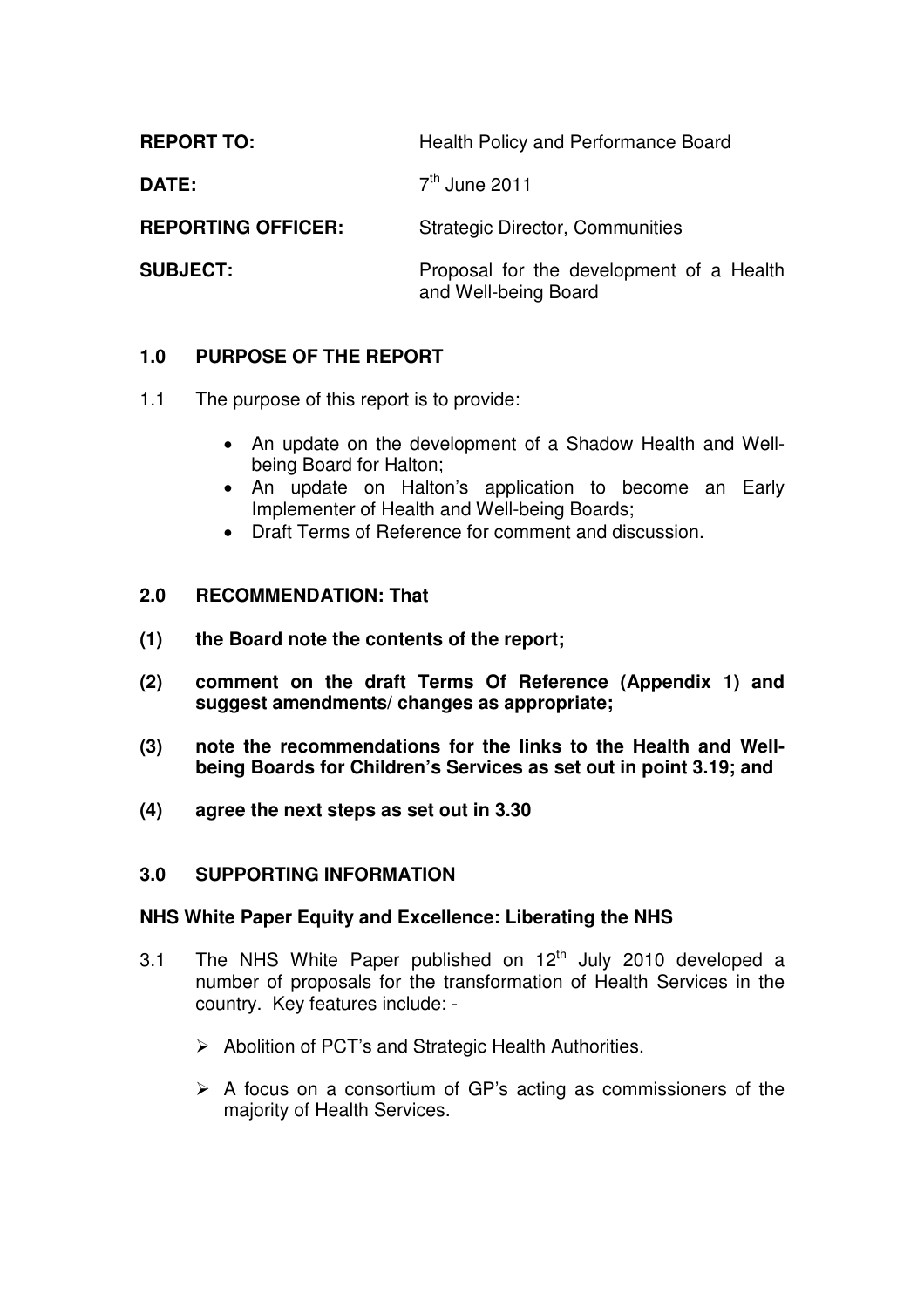- $\triangleright$  The creation of a National Commissioning Board to commission primary care services, oversee consortia activity and deal with specialist commissioning issues.
- $\triangleright$  The establishment of a national Public Health Service and transfer of responsibility for commissioning of Health improvement to Local Authorities who would employ a Director of Public Health.
- $\triangleright$  Improved patient and public involvement through Health Watch (presently LINks).
- $\triangleright$  An enhanced role for local Councillors and Local Authorities.
- $\triangleright$  Improvement in integrated working.
- $\triangleright$  The creation of Health and Well-being Boards in all local authorities.

In its response to the consultation the Government has reaffirmed its intention to progress these initiatives and create statutory Health and Well-being Boards (Liberating the NHS: Legislative Frameworks and next steps. December 2010)

#### **Proposals for a Statutory Health and Well-being Board**

- 3.2 The Government indicates that when statutory Health and Well-being Boards are created statutory requirements will be minimal with Local Authorities enjoying freedom and flexibility as to how the Board would work in practice.
- 3.3 The Government proposes that Statutory Health and Well-being Boards will have the following main functions: -
	- $\triangleright$  To assess the needs of the local population and lead statutory Joint Strategic Needs Assessments.
	- $\triangleright$  Promote integration and partnership across areas including through promoting joined up commissioning plans across the NHS, Social Care and Public Health and to publish a Joint Health and Wellbeing Strategy.
	- $\triangleright$  To support joint commissioning and pooled budget arrangements where all parties agree this makes sense.
- 3.4 The guidance further states that whilst responsibility and accountability for NHS Commissioning would rest with the NHS Commissioning Board and GP consortia, the Health and Well-being Boards would give Local Authorities influence over NHS Commissioning and corresponding influence for NHS Commissioners in relation to Health Improvement, reducing Health Inequalities and Social Care.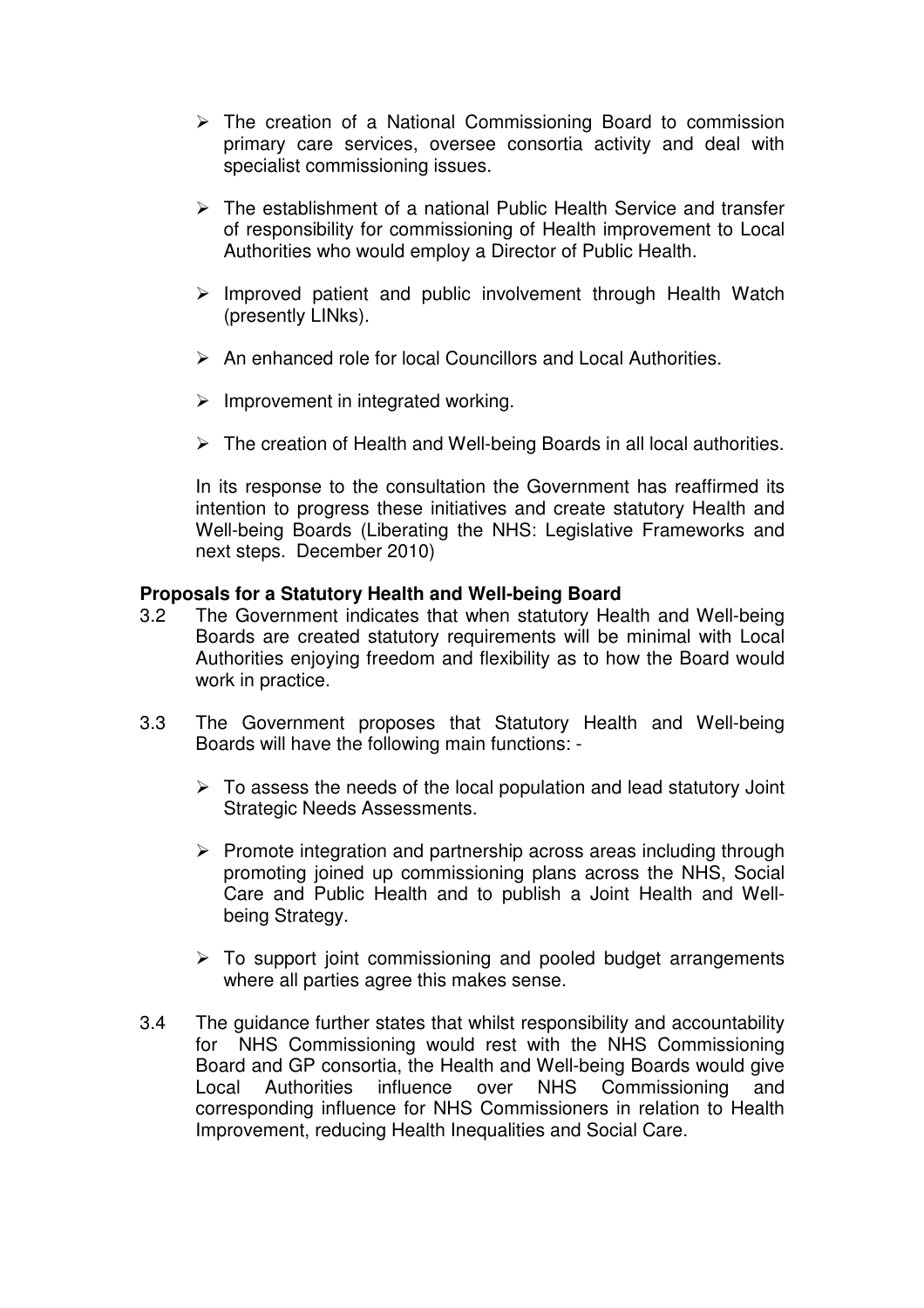- 3.5 The guidance for the function of GP commissioning consortia also states under Duties that the GPs should "co-operate with local authorities and participate in their Health and Well-being Boards". In addition they will "contribute to the Joint Strategic Needs Assessment and the joint Health and Well-being Board(s) and the have regard to the JSNA and the joint strategy in exercising any relevant functions."
- 3.6 The Health and Well-being Board will also have an important role in relation to other partnerships including those relating to Adult and Children's Safeguarding although these initiatives are yet to be developed/tested.
- 3.7 The proposals indicate that the Board will bring together local elected representatives, Social Care, NHS Commissioners, Local Government and patient representatives around one table. The guidance as presently stated would be for the elected members of the Local Authority to decide who would chair the Board.
- 3.8 For the Board to function well it is anticipated that Local Authorities, elected members, Directors of Adult Social Care, Public Health and Children's Services, and a representative of Local Health Watch (presently LINks) will have a seat on the Board. Representatives of relevant GP consortia and PCT staff will also play a key role.
- 3.9 The Board will have a key role in promoting joint working with the aim of making commissioning plans across the NHS, Public Health and Social Care, coherent, responsive and integrated.

#### **The Present Situation in Halton**

- 3.10 The Halton Health Partnership (HHP) currently acts as the thematic partnership for the Healthy Halton priority. The Partnership reports into the Halton Strategic Partnership Board as one of the five Specialist Strategic Partnerships (SSPs).
- 3.11 The HHP has strategic responsibility for the Healthy Halton priority and for those elements of work that contribute to the objectives of the Sustainable Community Strategy (SCS) and Local Area Agreement (LAA).
- 3.12 The Halton Health Partnership is presently chaired by the Acting Director of Public Health.
- 3.13 Health priorities are also addressed by the Healthy Halton Policy and Performance Board and Children's health issues are included in the work of the Children's Trust and the Children and Young People's PPB.
- 3.14 Safeguarding is addressed by the Safeguarding Adults Board (SAB) which reports directly into the Safer Halton Partnership and is a non statutory board. Children's Safeguarding issues are addressed by the Safeguarding Children's Board (LSCB) which is a statutory board which reports and challenges into the Children's Trust and provides an annual report to the Council's Executive Board.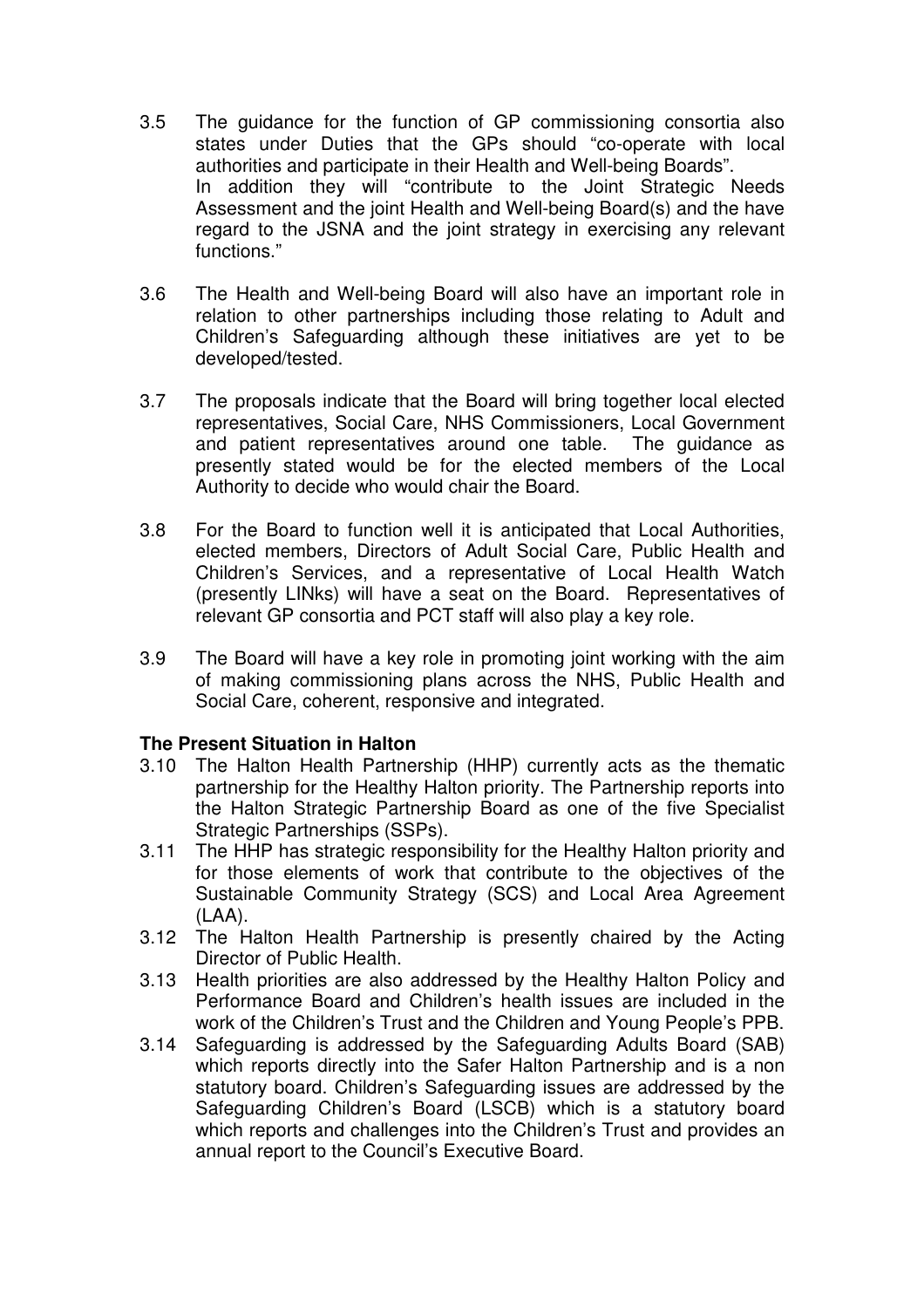### **Proposal for a Shadow Health and Well-being Board in Halton**

- 3.15 Given the evolving nature of proposals outlined in the Health White Paper and in the Legislative Framework, which detail significant levels of change within local authorities, it would seem appropriate to set up a Shadow Health and Well-being Board in Halton.
- 3.16 The Shadow Health and Well-being Board will be responsible for guiding and overseeing the implementation of the ambitions outlined in the Health White Paper as well as providing the strategic direction for the Health priority in Halton. Principally this will include:
	- guiding and overseeing the Joint Strategic Needs Assessment,
	- developing a high-level joint health and Well-being strategy based upon the findings of the JSNA and the priorities identified by the Sustainable Community Strategy (SCS);
	- guiding and overseeing the transfer of Public Health responsibilities and arrangements to the Local Authority;
	- the establishment of sound joint commissioning arrangements,
- 3.17 Formal decision- making responsibility will continue to rest with the Council's Executive and the relevant governance bodies of the local health services until new legislation is enacted. Transitional governance arrangements are key in establishing the Shadow HWBB, given that Health and Well-being Boards will assume their statutory responsibilities from April 2013.
- 3.18 Overview and Scrutiny issues will need to be confirmed by the Government.
- 3.19 In terms of the relationship between the HWBB and Children's Services it would seem short sighted to disassemble existing structures when they are working well. The Children's Trust, LSCB and SAB should therefore have representation on the Health and Well-being Board. It is proposed that the Chair of these boards would fulfil this role.
- 3.20 Improving health and Well-being in Halton cannot be achieved in isolation and it is clear that it crosses all aspects of the LSPs work. Therefore an early decision will be required around the relationship with the LSP and other Specialist Strategic Partnerships.
- 3.21 Guidance indicates that the Board may have a role in relation to "place based budgets". This will be clarified when further guidance on this is available.

#### **Early Implementer**

3.22 On 27 January 2011 the Department of Health issued a letter asking Local Authorities to consider whether they would wish to become an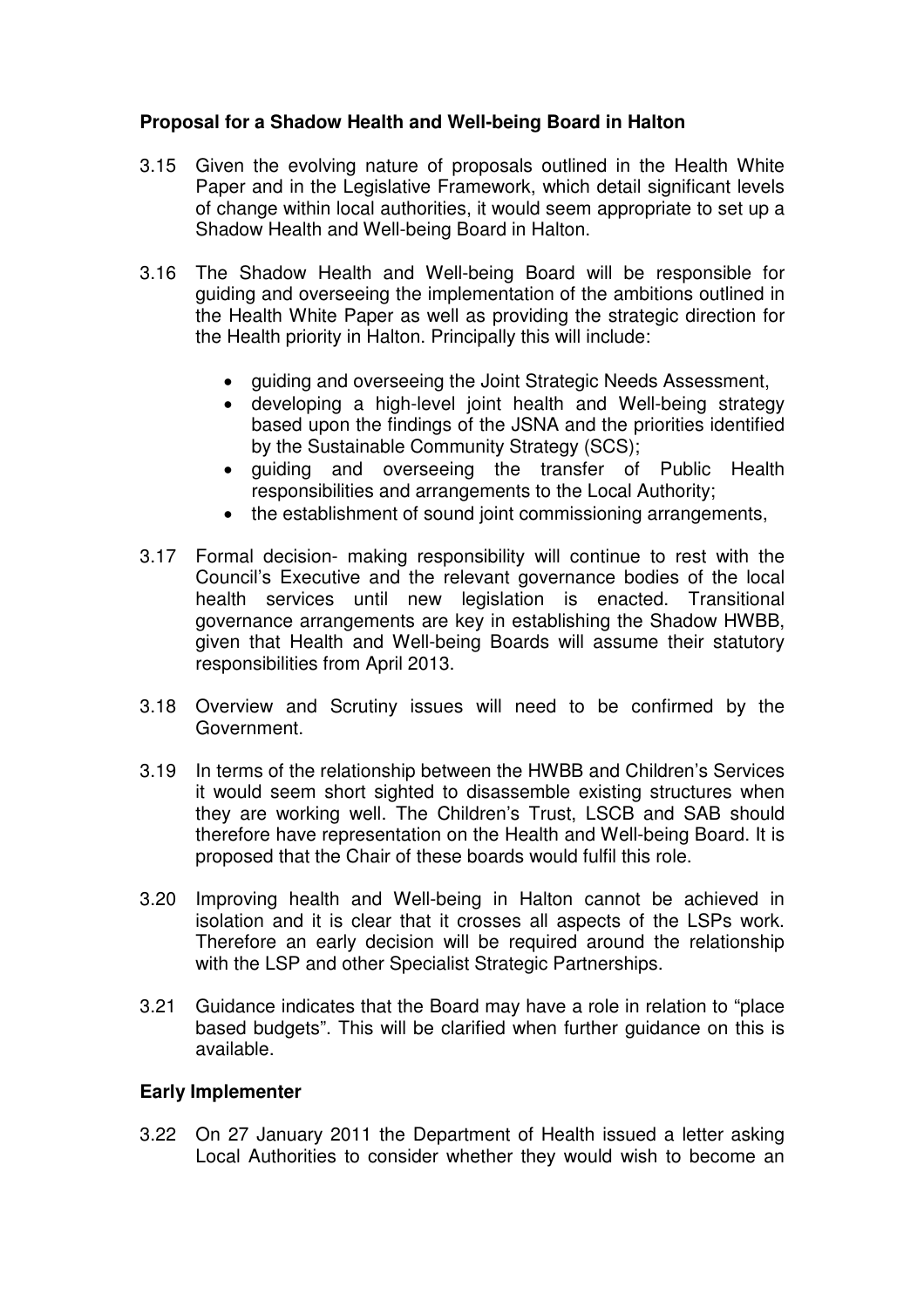Early Implementer for Health and Well-being Boards. As a result Halton decided to submit a letter of application.

- 3.23 A response to Halton's application was received on  $10^{th}$  March 2011 inviting Halton to join the early implementer network. (Please see Appendix 2).
- 3.24 The early implementer network will offer three levels of support:
	- **Sharing learning and information** via the web and an interactive web forum hosted by LGID;
	- **Building connections** signposting you to other early implementers areas with similar interests; and
	- **Practical support**  through workshops, facilitated discussions, peer support and challenge and disseminating learning products.
- 3.25 As the letter states the following key themes will provide the initial focus for activity:
	- **Setting a new direction while continuing to deliver services through the transition –** ensuring the reforms achieve improved outcomes and integrated working, while managing the risk of losing relationships, talent and capacity during transition.
	- **Relationships and knowledge** focusing on building new relationships, particularly between GP consortia and councils. This includes building understanding of how partner organisations function and transfer of knowledge.
	- **Accountability and transparency** making a success of governance arrangements and complex accountabilities, while improving transparency and accountability to local people.
	- **Boundaries and levels** managing the complexities of operating where GP consortia and councils are not co-terminus, and where county and district councils need to work together.

## **Consultation with partners/ stakeholders**

- 3.26 During March discussions have been held with key partners and stakeholders across Halton as follows:
	- Interim Director of Public Health, NHS Halton and St. Helens
	- Medical Director, NHS Halton and St. Helens
	- Chief Executive, Halton VCA
	- Representatives from both GP consortia
	- LinKs
	- Strategic Director of Children's Services
	- Strategic Director, Adults and Community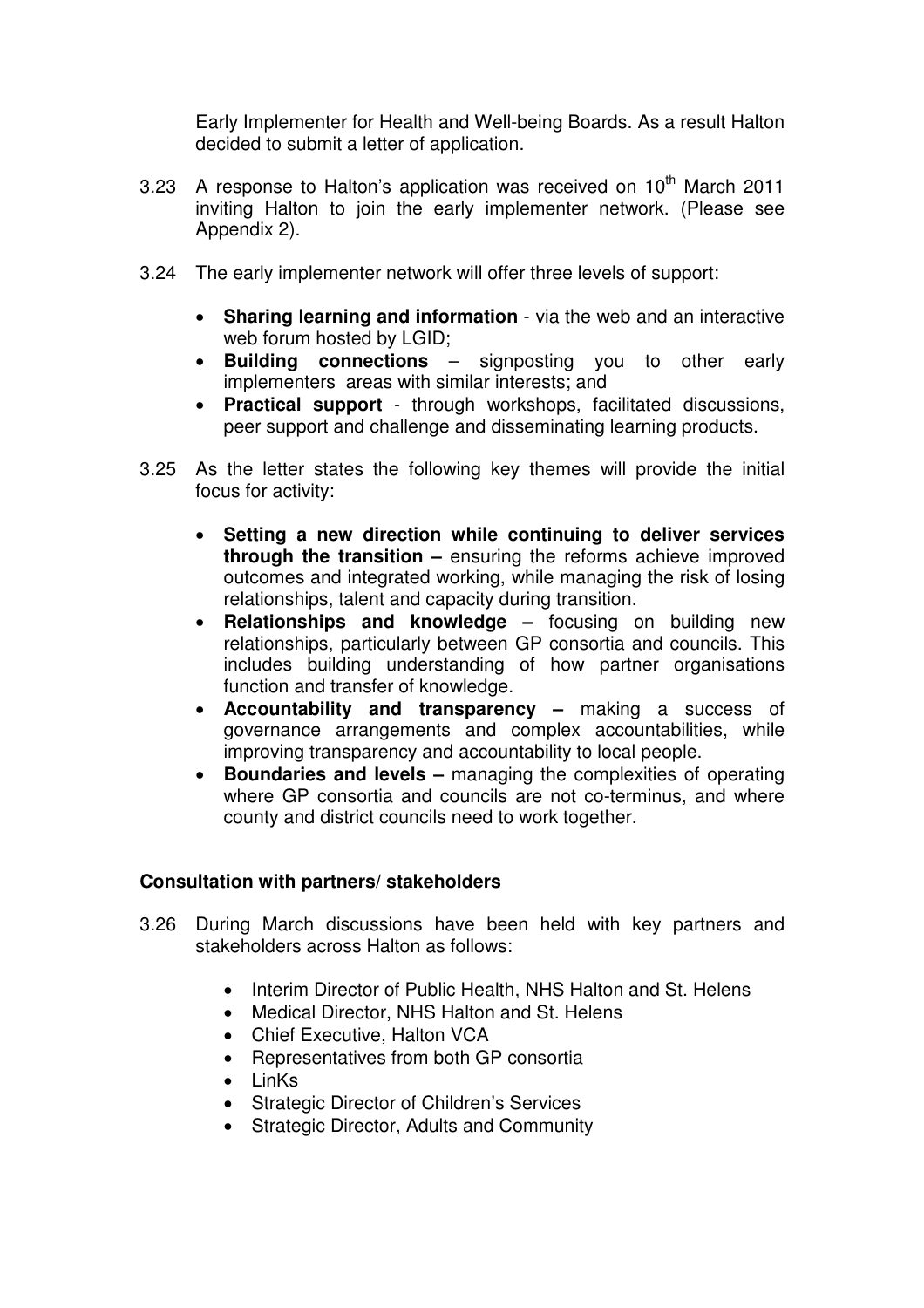- 3.27 The purpose of these discussions was to gauge opinion on the draft Terms of Reference, discuss membership (where appropriate), share experience on HWB implementation from St. Helens, discuss the role of the JSNA and to offer support and guidance where required.
- 3.28 A Commissioning day was organised with the GP Consortia, PCT and Council with over 60 people in attendance. The main outcome was that a significant amount of work needed to be undertaken on understanding the current commissioning structures, examining their effectiveness and reviewing potential new approaches. It was agreed that a small task and finish sub group should be formulated to take this forward. This will be a critical group to the establishment of the Health and Well Being Board.
- 3.29 Some of the key issues raised at the meetings were are as follows:
	- **Learning and Development-** Understanding one another's role and the wider role and remit of partner organisations is particularly important when establishing a new Board. This is particularly important to GP colleagues who are approaching new ways of working. GP colleagues felt that there was no need to rush into setting up the board, final arrangements for GP Consortia (e.g. election of Board/ Chair) are still being finalised and they felt it was more important to establish relationships and share knowledge /understanding before having formal meetings. They also emphasised the need to ensure that where there is evidence of things working well, that we build this into the new system rather than start from scratch.
	- **Structures/ Support** It was felt that the commissioning structures to support the HWB were essential to ensure that high level decisions made at the Board could be delivered at an operational level. Therefore these structures would need to be developed alongside proposals for the Health and Well-being Board and would ideally be in place before the first normal business meeting is held.
	- **Voluntary Sector/ Links (HealthWatch)** Further to discussions with the Chief Executive of Halton VCA it was agreed (subject to formal endorsement of TOR) that there would be one Voluntary Sector representative (i.e. Chief Executive Halton VCA) and one LinKs/ HealthWatch representative.
	- **PCT-** After April 2013 the PCT will be disband. However, up until this time the membership of the Health and Well-being Board will need to include the Chair of the Clinical Commissioning Committee**.**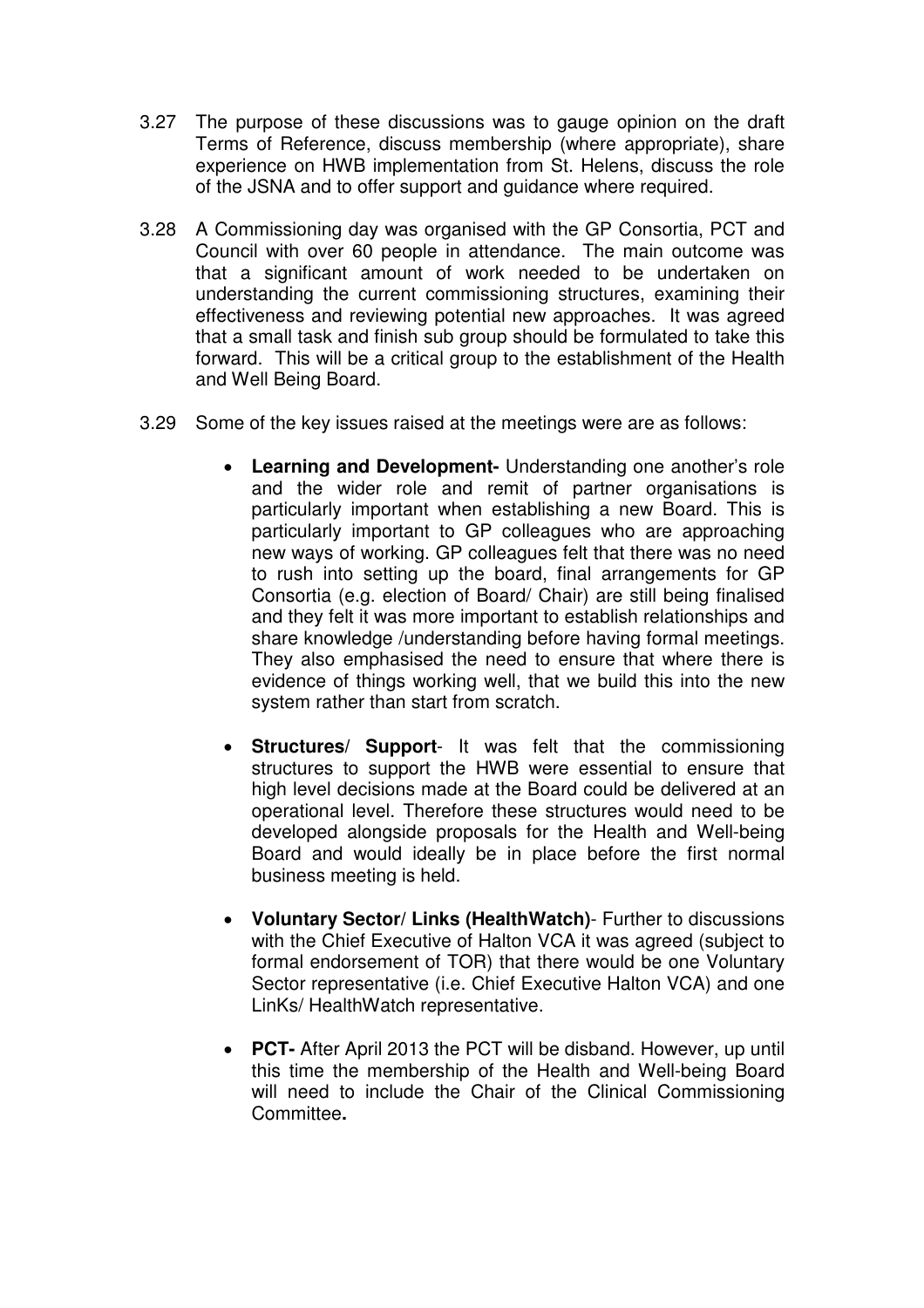## **Next Steps**

- 3.30 It is proposed that a Shadow Health and Well-being Board will be established by summer 2011. Recent consultation with GP colleagues highlights a desire not to rush into any formal arrangements, but to take a more measured approach in order to allow the new Board to evolve as all parties become clearer about their respective roles and the emerging role for the new partnership Board. In order to progress development of a Shadow Board the following points are suggested for action:
	- Distribute draft Terms of Reference more widely following comments from PPB members;
	- If it is agreed that the new Shadow Health and Well-being Board could also incorporate the role of the Health Partnership Board arrangements will need to be made to dissolve the HHP board.
	- Arrange first meeting/ development session for the new Shadow Health and Well-being Board to take place in Summer 2011.
	- Make use of the Early Implementer Network to share experiences with other areas and benefit from the expertise offered from the DH.

# **4.0 POLICY IMPLICATIONS**

4.1 The policy implications stemming from the NHS White Paper, Equity and Excellence: Liberating the NHS are far reaching. Although the creation of a Health and Well-being Board in Halton could incorporate the role of the Health Partnership. It will promote integration across health and adult social care, children's services, including safeguarding and the wider local authority agenda.

## **5.0 SAFEGUARDING IMPLICATIONS**

5.1 The Health and Well-being Board will have a role in terms of safeguarding. The role and remit of the Board in terms of safeguarding is yet to be clarified, but will form part of the discussion resulting from the draft Terms of Reference.

## **6.0 FINANCIAL/RESOURCE IMPLICATIONS**

6.1 The cost of establishing a Shadow Health and Well-being Board in Halton will amount to officer time and resource to support the development of the board and member, stakeholder and senior officer time to contribute to meetings and any other relevant working groups. By streamlining existing arrangements it should be possible to achieve similar outcomes with the same or reduced cost.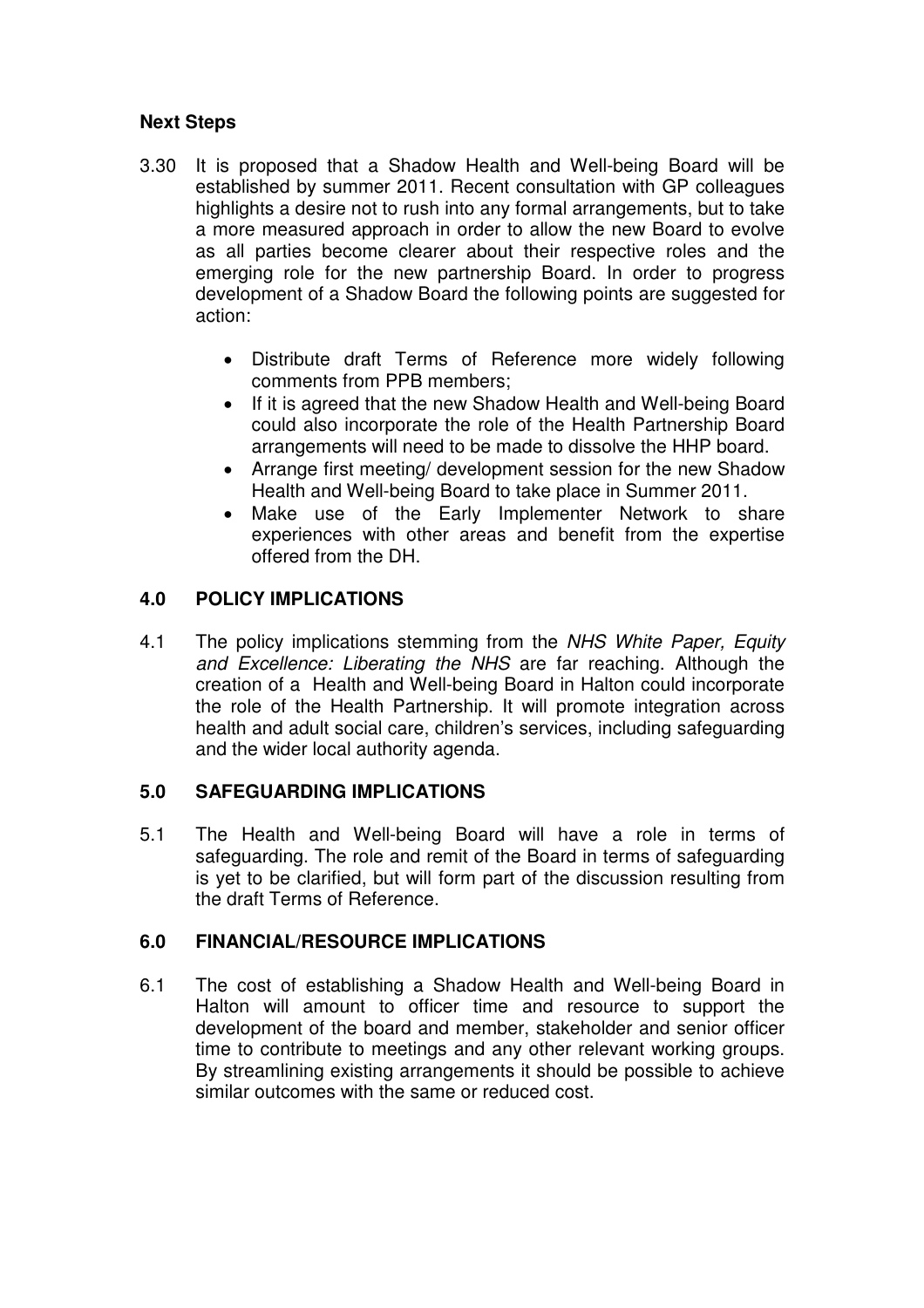### **7.0 IMPLICATIONS FOR THE COUNCIL'S PRIORITIES**

#### **7.1 Children & Young People in Halton**

 The Health and Wellbeing Board will have a role in addressing the health and wellbeing needs of children and young people and this important area of work will form an integral part of the Joint Strategic Needs Assessment and the resultant Health and Wellbeing Strategy. Children's health issues are also covered by the Children's Trust Board.

 Children's Safeguarding issues are addressed by the Safeguarding Children's Board (LSCB) which is a statutory board which reports and challenges into the Children's Trust and provides an annual report to the Council's Executive Board.

 Through the proposals outlined in this report it is recommended that the Chairs of both the Children's Safeguarding Board (LSCB) and the Chair of the Children's Trust are members of the Health and Wellbeing **Board** 

### **7.2 Employment, Learning & Skills in Halton**

Addressing the wider determinants of health including Employment, learning and Skills will be a key consideration of the Health and Wellbeing Board and will form part of the Health and Wellbeing Strategy.

#### **7.3 A Healthy Halton**

The Shadow Health and Well-being Board will be responsible for guiding and overseeing the implementation of the ambitions outlined in the Health White Paper as well as providing the strategic direction for the Health priority in Halton.

#### **7.4 A Safer Halton**

Creating safer and stronger communities has a direct impact on improving the health and wellbeing of local people.

#### **7.5 Halton's Urban Renewal**

The built environment, access to public and leisure services, employment sites and public transport all have an impact on health and wellbeing.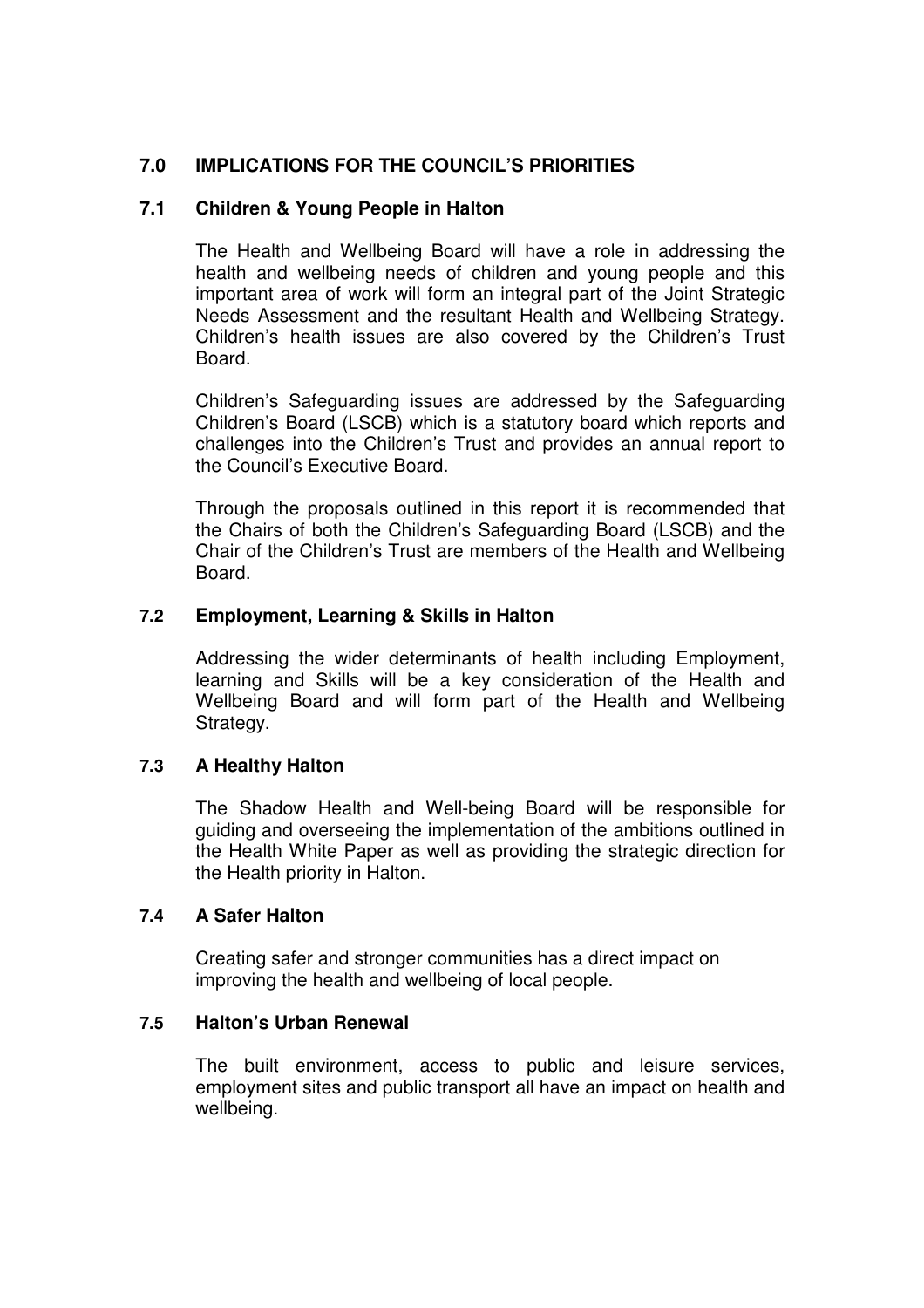#### **8.0 RISK ANALYSIS**

8.1 The implementation of proposals in the NHS White Paper are potentially far reaching as they will change the way Health services are commissioned and delivered. The Shadow Health and Well-being Board will, in part, be responsible for overseeing the implementation of these proposals and will attempt to minimise the risk of their implementation at a local level by bringing together key organisations and representatives.

## **9.0 EQUALITY AND DIVERSITY ISSUES**

- 9.1 In developing the Health and Well-being Board due regard will be given to the Equality Act 2010, including new legislation around the Public Sector duty.
- 9.2 It has not been appropriate, at this stage, to complete a Community Impact Review & Assessment (CIRA)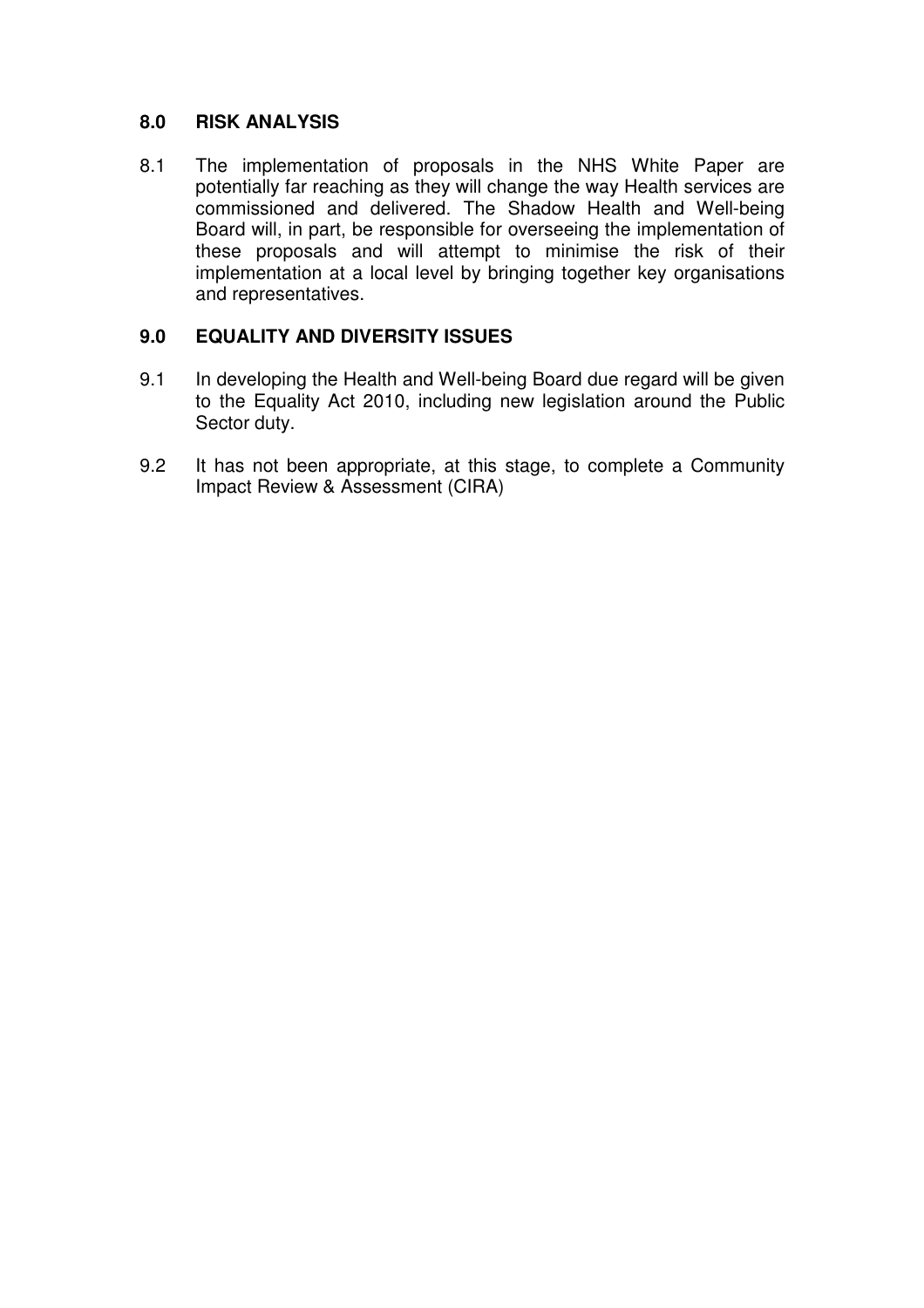#### **DRAFT TERMS OF REFERENCE FOR HALTON SHADOW HEALTH AND WELL-BEING BOARD**

#### **Aims of the Shadow Health and Well-Being Board**

- 1. The Shadow Health & Well-Being Board (HWBB) is responsible for guiding and overseeing the implementation of the ambitions outlined in the Health White Paper "Equity and Excellence - Liberating the NHS" as well as providing the strategic direction for the Health priority in Halton. Principally this will include:
	- guiding and overseeing the Joint Strategic Needs Assessment,
	- developing a high-level joint health and Well-being strategy based upon the findings of the JSNA ( including priorities identified by the Sustainable Community Strategy (SCS));
	- guiding and overseeing the transfer of Public Health responsibilities and arrangements to the Local Authority;
	- the establishment of sound joint commissioning arrangements,
- 2. The Shadow HWBB aims to develop a model for an established HWBB, in preparation for expected new legislation that will enact proposals set out in the government's Health White Paper. The Shadow HWBB will also take account of the response to the results of the consultation on the White Paper, "Liberating the NHS: Legislative Framework and next steps" and of the public health strategy for England, "Healthy Lives, Healthy People". It will provide a key forum for public accountability of NHS. Social Care for Adults and Children and other commissioned services that the Shadow HWBB agrees are directly related to health and Well-being in Halton.
- 3. Formal decision- making responsibility will continue to rest with the Council's Executive and the relevant governance bodies of the local health services until new legislation is enacted. Transitional governance arrangements are key in establishing the Shadow HWBB, given that Health and Well-being Boards will assume their statutory responsibilities from April 2013.

**Suggested Terms of Reference based on the above:**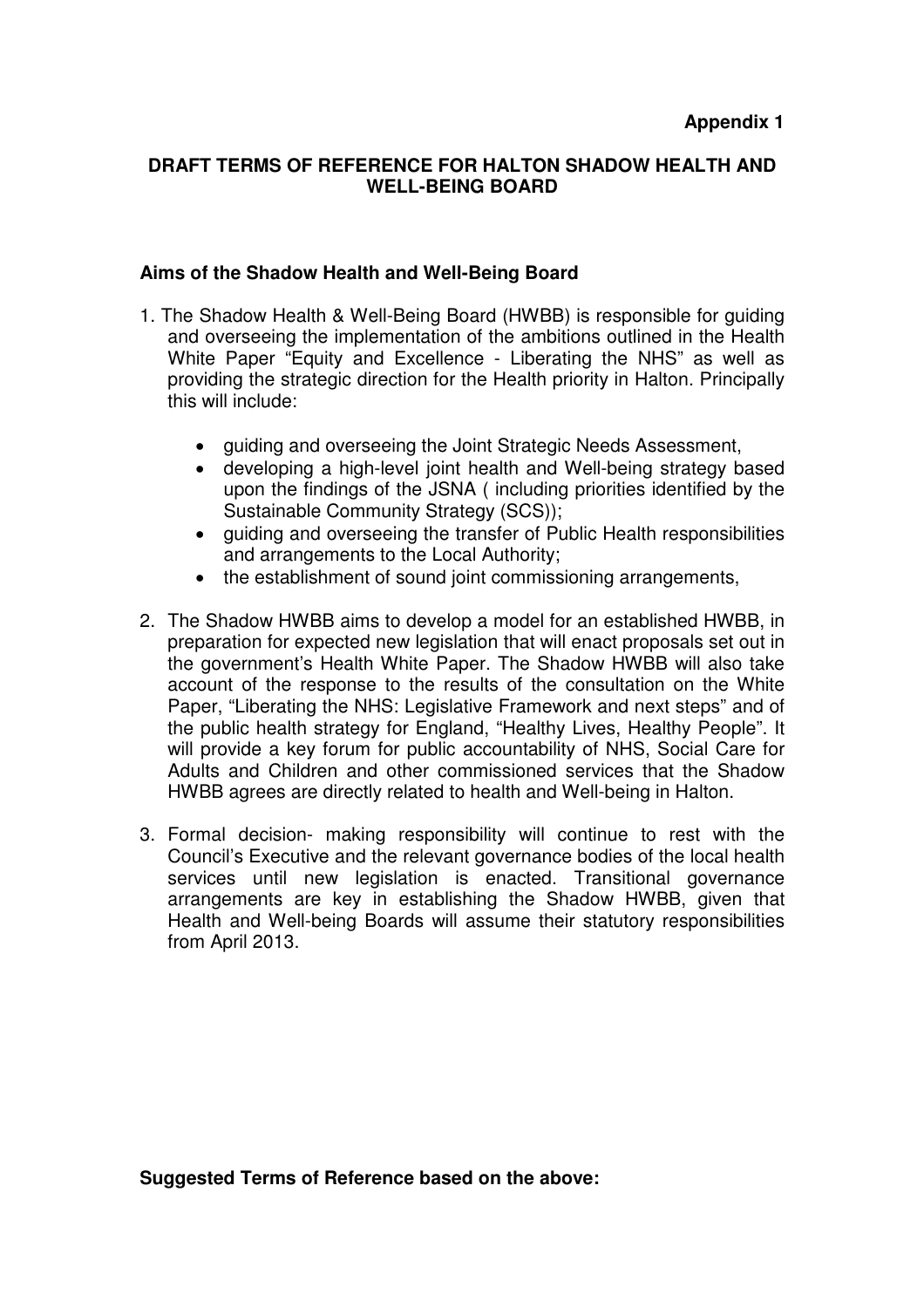## **Principle Responsibilities**

- To be responsible for guiding and overseeing the implementation of the ambitions outlined in the Health White Paper "Equity and Excellence-Liberating the NHS."
- To establish sound joint commissioning arrangements
- To assess the needs of the local population and lead the Statutory Joint Strategic Needs Assessment.
- To promote integration and partnership across areas including through promoting joined up commissioning plans across the NHS, Social Care and Public Health.
- To work with the Children's Trust to ensure that the Children's Services commissioning is embedded into the role of the Health and Well-being Board and effective relationships established between the two Boards.
- To support strategic planning and joint commissioning and publish a Joint Health and Well-being Strategy
- To contribute to the developments of Health and Well-being Services in Halton which may arise as a result of changes in Government Policy and relevant legislation.

## **Other Responsibilities**

- To give strategic direction to relevant Commissioning Activity
- To oversee the work of Joint Commissioning Groups.
- To develop and monitor relevant activity and performance.
- To ensure that Halton's health priorities (as defined by the JSNA, SCS and relevant health targets) are addressed by Joint Commissioning Groups.
- To ensure that Joint Commissioning Groups work effectively with other Strategic Partnerships to address cross-cutting areas of work e.g. alcohol to ensure an holistic approach.
- To improve access for service users and patients through closer working arrangements and in particular to address issues in relation to disadvantaged groups.
- To effectively monitor and review the progress of programmes designed to impact on key targets.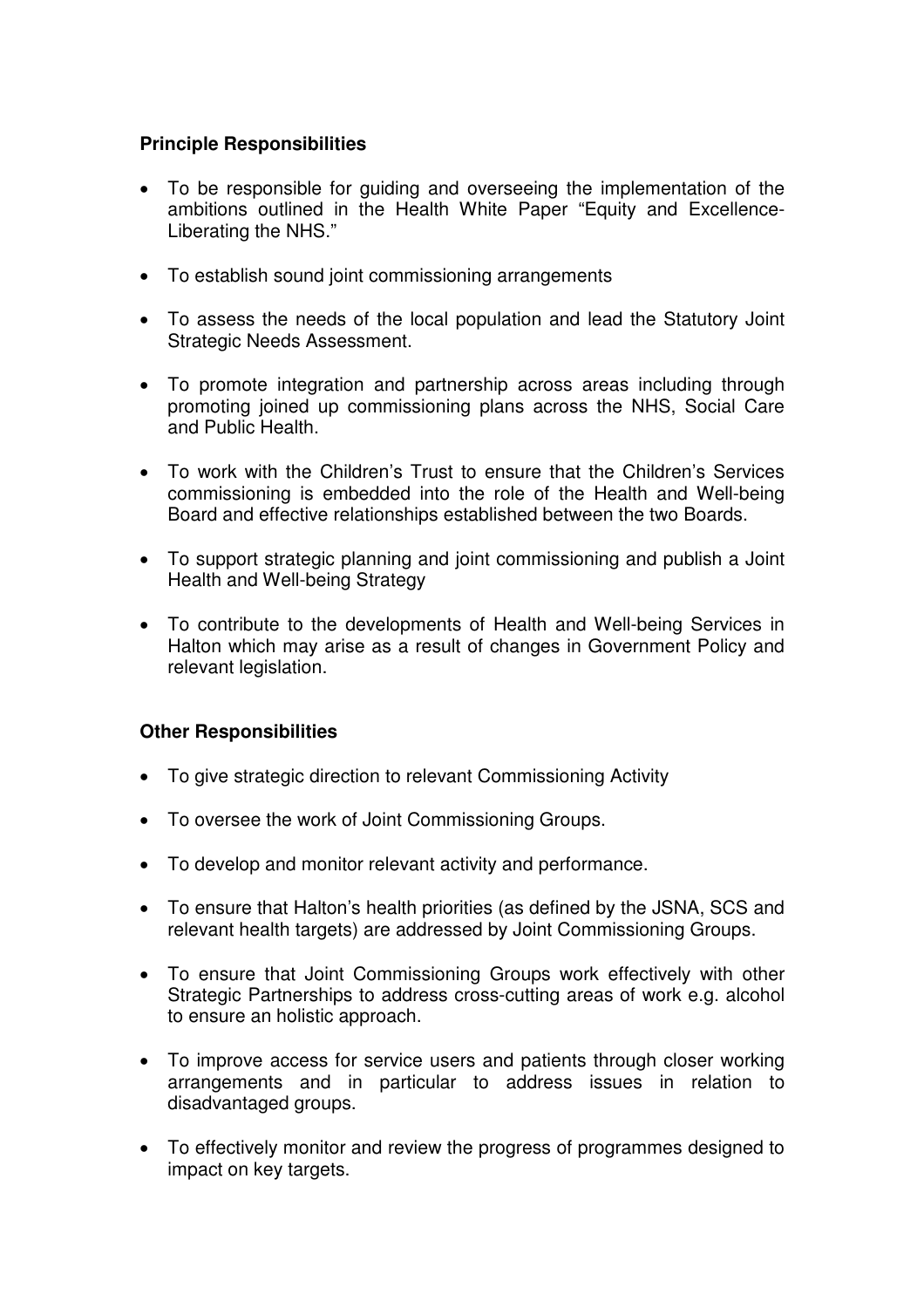- To ensure dissemination of learning as a result of good practice.
- To disseminate and share strategies and action plans in order to facilitate partnership working
- To maintain appropriate linkages with other partnership boards including those relating to Adults and Children's Safeguarding.

#### **Membership**

Elected Member (Chair)

Executive Board Portfolio Holder for Health & Adults

Executive Board Portfolio Holder for Children and Young Peoples Services (Chair of Children's Trust)

Chief Executive, Halton Borough Council

CVS/Forum Representative

LINks/Health Watch Representative

Representatives from each of the practice based consortia in Halton

Director of Partnership Commissioning PCT

Operational Director Commissioning & Complex Needs HBC

Strategic Director, Adults & Community (Chair of SAB)

Strategic Director, Children & Young People

Director of Public Health

Chair of LSCB

Chair of PCT

Chair of PCT Clinical Commissioning Committee

#### **Meetings**

Meetings of the Health and Well-being Board will take place quarterly. The chair may call an extraordinary meeting at any time. The agenda and associated papers will be sent out a minimum of one week (five clear working days) in advance of the meeting. Minutes of the board will be formally minuted.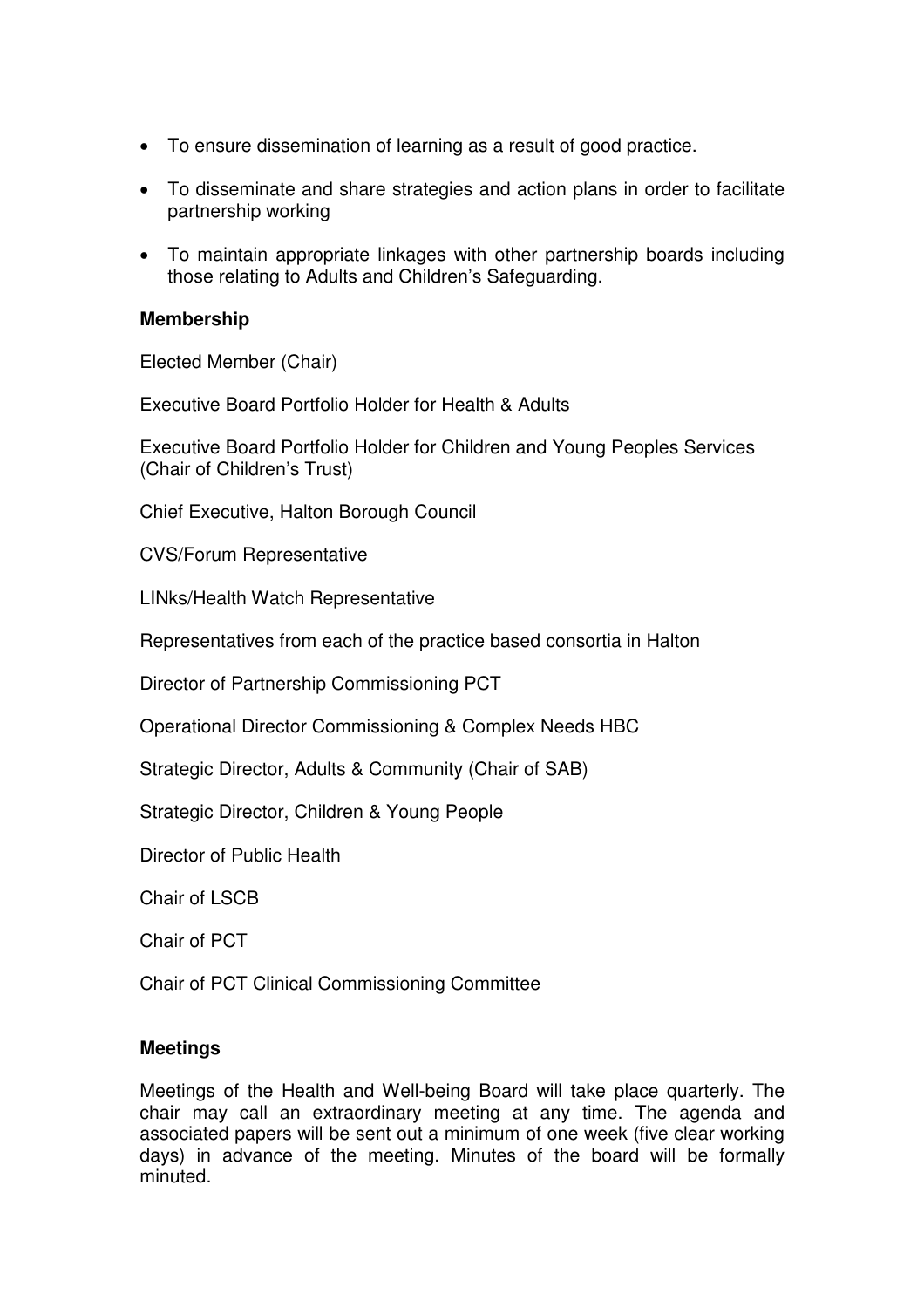### **Chair**

The Chair will be an elected member of Halton Borough Council

#### **Quorum**

The meeting will be quorate provided that at least fifty per cent of all members are present. This should include the Chair or Vice Chair and at least one officer of the PCT and one officer of the Local Authority. Where a Board is not quorate, business may proceed but decisions will need to be ratified.

#### **Decisions**

Where a decision is required, that decision will be made by agreement among a majority of members present. Where a decision needs to be ratified by one of the statutory agencies, the ratification process will be in accordance with the agreed process within that particular agency.

#### **Minutes**

Minutes of the proceedings of each meeting of the Board will be drawn up, circulated and agreed as a correct record at the subsequent meeting, once any required amendments have been incorporated.

#### **Review**

The membership and terms of reference of this partnership will be reviewed regularly (normally annually) to ensure that they remain relevant and up to date.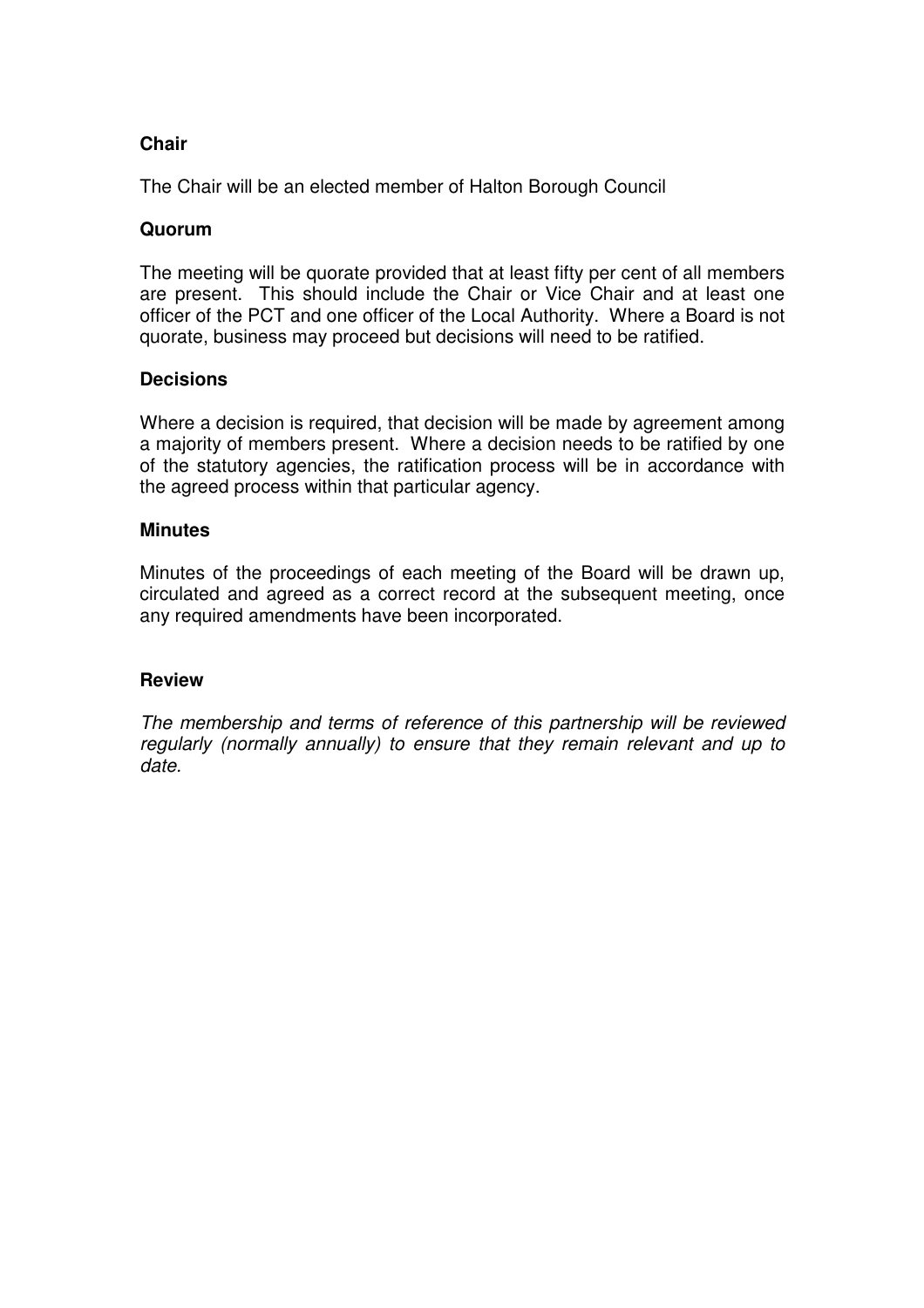

#### **Sent via email**

Mr David Parr Chief Executive Halton Borough Council Halton Borough Council Municipal Building Kingsway Widnes Cheshire WA8 7QF

10 March 2011

Dear Mr Parr

Further to my letter of 27 January, I am writing to thank you for responding to our invitation and to confirm that you are now part of the early implementers' network. This letter sets out what being part of the early implementer network means and how we can support you.

#### **How will the network work?**

The early implementers' network will be a learning network. Subject to parliamentary approval, each council will be responsible for establishing a health and Well-being board from April 2013. There is an expectation that each council will establish a health and Well-being board in shadow form by April 2012. The purpose of the network is to support councils to prepare for this new role, working with Local Government Group, Solace, ADASS, ADCS and the public health community, along with SHAs. We have agreed that the best way to do this is through the development of networks bringing together key partners at a local level to learn together how best to establish health and Well-being boards. This approach is designed to offer three levels of support;

- **Sharing learning and information** via the web and an interactive web forum hosted by LGID;
- **Building connections** signposting you to other early implementers areas with similar interests; and
- **Practical support**  through workshops, facilitated discussions, peer support and challenge and disseminating learning products.

This activity will take place at a national, regional and local level, according to the needs of all partners and in order to achieve maximum impact. This role will of course need to evolve in response to our understanding of key challenges through 2011/12 and as we move to shadow running in 2012/13.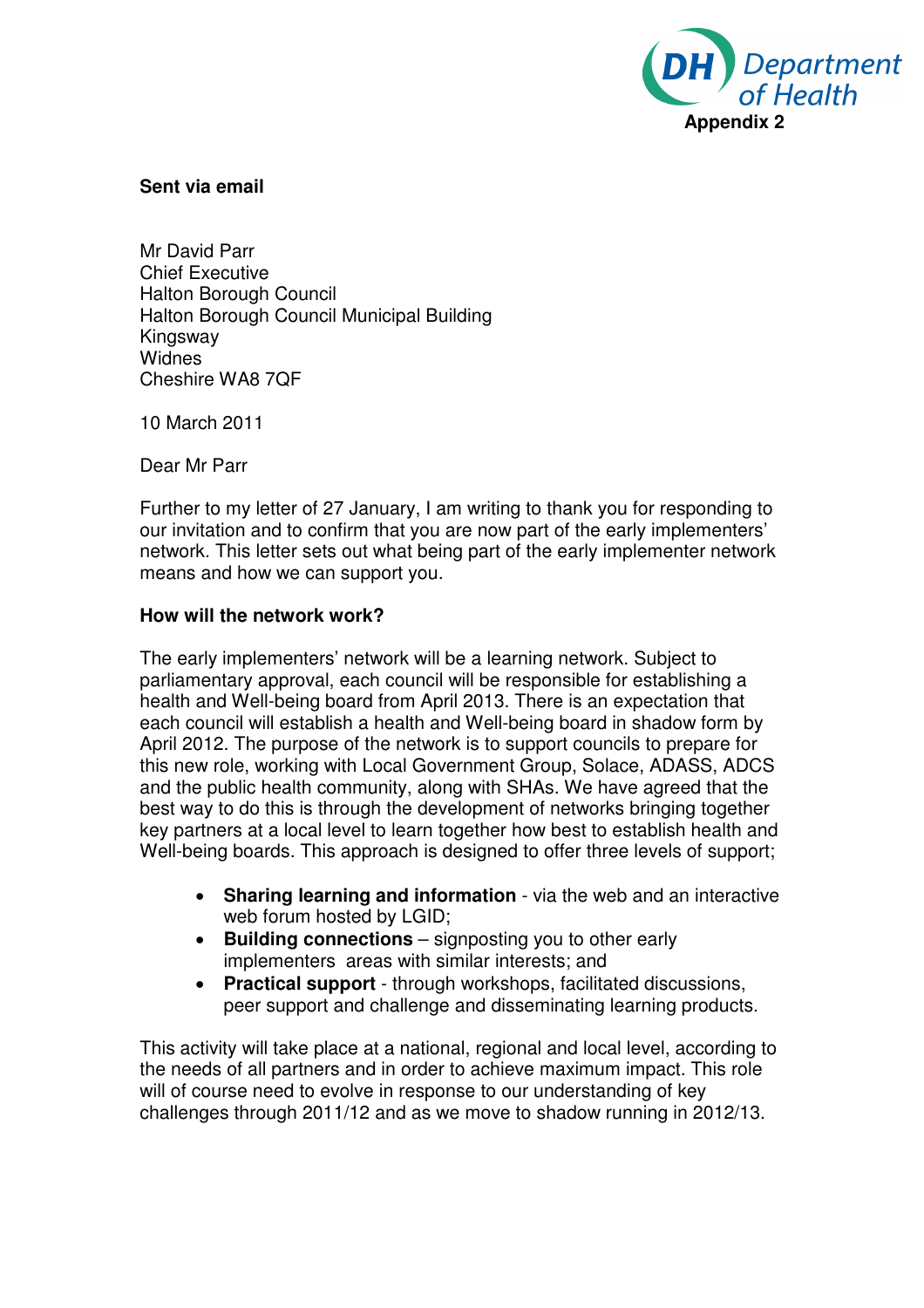### **Focus of the network**

Developing health and Well-being boards, the public health system, GP consortia, local HealthWatch and wider partnership arrangements provide a real opportunity to ensure that agencies act together to meet the needs of local people in a coordinated and coherent way. In our early discussions to date, early implementers have identified the following key themes as an initial focus for activity;

- **Setting a new direction while continuing to deliver services through the transition –** ensuring the reforms achieve improved outcomes and integrated working, while managing the risk of losing relationships, talent and capacity during transition.
- **Relationships and knowledge** focusing on building new relationships, particularly between GP consortia and councils. This includes building understanding of how partner organisations function and transfer of knowledge.
- **Accountability and transparency** making a success of governance arrangements and complex accountabilities, while improving transparency and accountability to local people.
- **Boundaries and levels** managing the complexities of operating where GP consortia and councils are not co-terminus, and where county and district councils need to work together.

In designing the learning network the key is to capture the learning which emerges and to share it across the network. There are a number of approaches that early implementers may want to take;

- National & regional conferences
- Action Learning Sets
- Issue focussed workshops
- Regional and Sub-regional networks
- Virtual networks & Web-based discussions

Nationally the DH will work to establish the learning network with early implementers, other Government Departments and LGID. We will also set up some focussed national work on core overarching issues such as the development of JSNAs and joint health and Well-being strategies, implementation of local HealthWatch and the role of elected Members.

As a next step we want to know what all members of the early implementers learning network would want to support their work locally in addition to the work which will be required at a national level. Therefore DH staff will make contact with each council over the next two weeks to discuss how to build the learning network.

As part of this, we will be particularly interested to know whether you think we have identified the right areas of focus, and whether the offer to empower the learning network I have described is the right one. We will then write to you again about the next steps.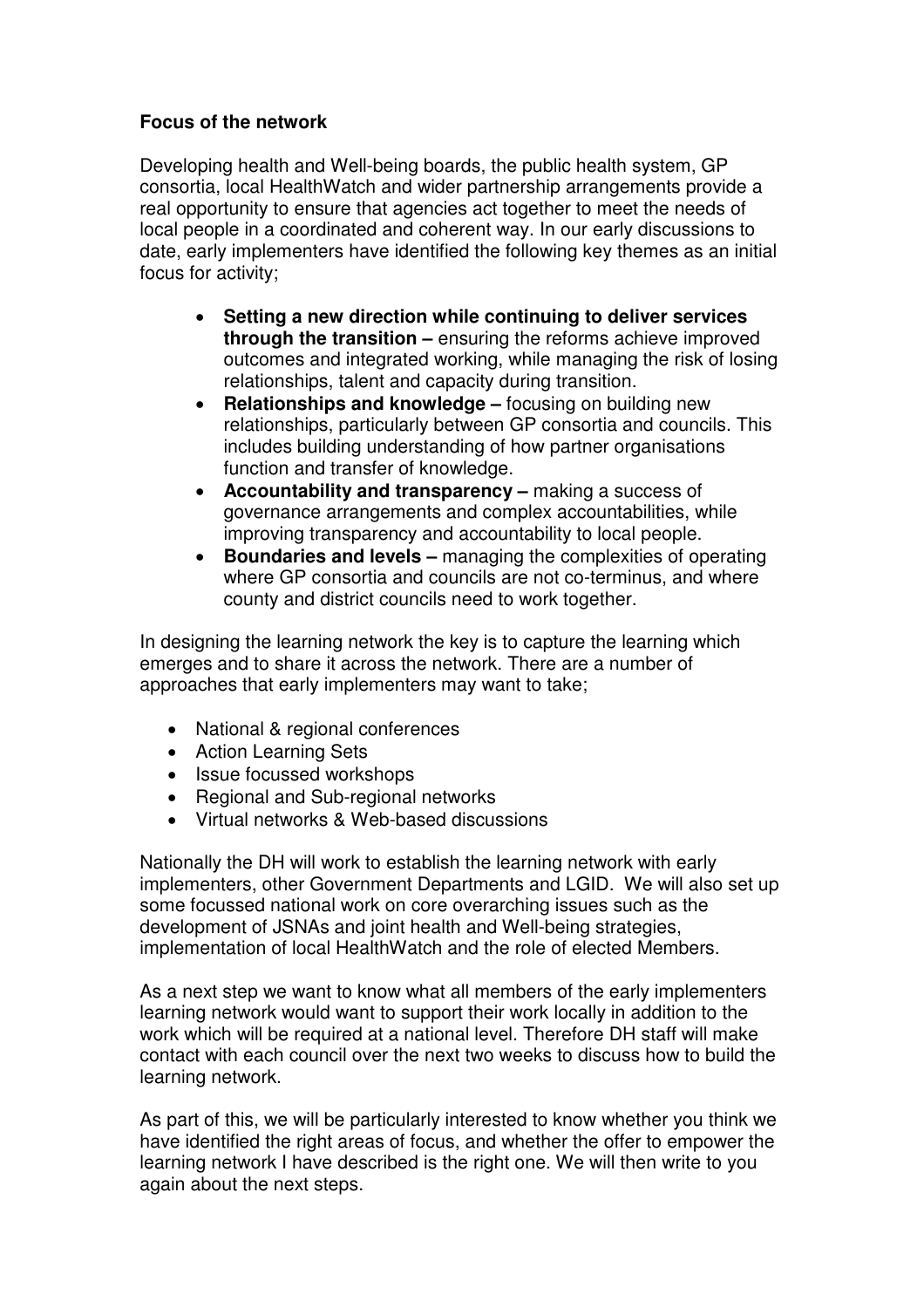The leadership team for this work is lead by Andrew Larter, working alongside DH teams in the regions and SHAs, supporting discussions and sharing learning between local areas. The lead contact for this in your region is David Jones, Deputy Regional Director for Social care and Partnerships, working closely with the Regional Director of Public Health, Ruth Hussey, and the Director of Commissioning Development, Joe Rafferty. I know that David Jones has already been in touch regarding the setting up of North West "Transition Alliance" to support the ongoing process of exchange and early implementation work.

### **Accessing learning**

We've created an online channel to support you at www.dh.gov.uk/healthandcare. Through this you'll be able to access a directory and map of early implementers, identifying who else is working on similar issues. You can see some vox pops of places talking about what they hope to achieve through health and Well-being boards at http://healthandcare.dh.gov.uk/category/local-government/ . We are also working with LGID to set up a community of practice for you to discuss issues and work collaboratively.

## **Links to GP pathfinders**

We will bring together the learning and communications for early implementers with GP pathfinders through www.dh.gov.uk/healthandcare and other joint communications. A map of GP pathfinders to date is available at http://healthandcare.dh.gov.uk/721/ .

#### **Links to HealthWatch**

I wrote to all Local Authorities with Joan Saddler, National Director for Public and Patient Affairs, earlier this week, describing our approach to supporting learning on HealthWatch and inviting Pathfinder proposals. We will also link this work closely to the early implementers for health and Well-being boards.

### **Promoting the network**

We are delighted by the level of response to our invitation to join the early implementer's network, and it's likely that Ministers will be talking about this in the press over the coming week. If you have plans to talk about your local work in the press, our communications lead Amy Key would love to hear from you, and to offer any support you might need.

#### **Action**

In order to arrange the early discussion about how this might work, please contact Andrew Larter on andrew.larter@dh.gsi.gov.uk.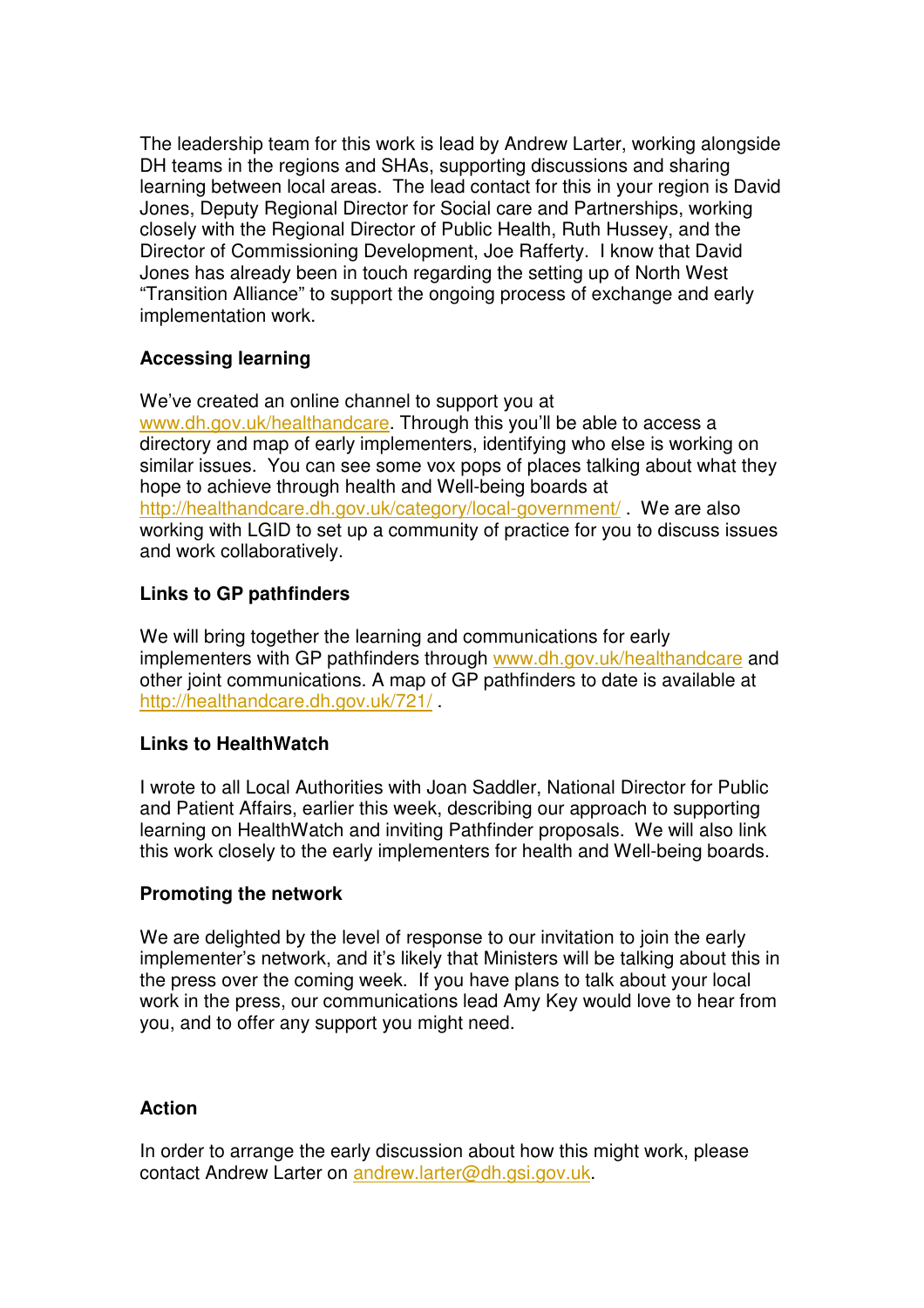The team here in DH look forward very much to working with you to take this forward.

Yours sincerely

Janichena

David Behan CBE Director General Social Care, Local Government and Care Partnerships Department of Health